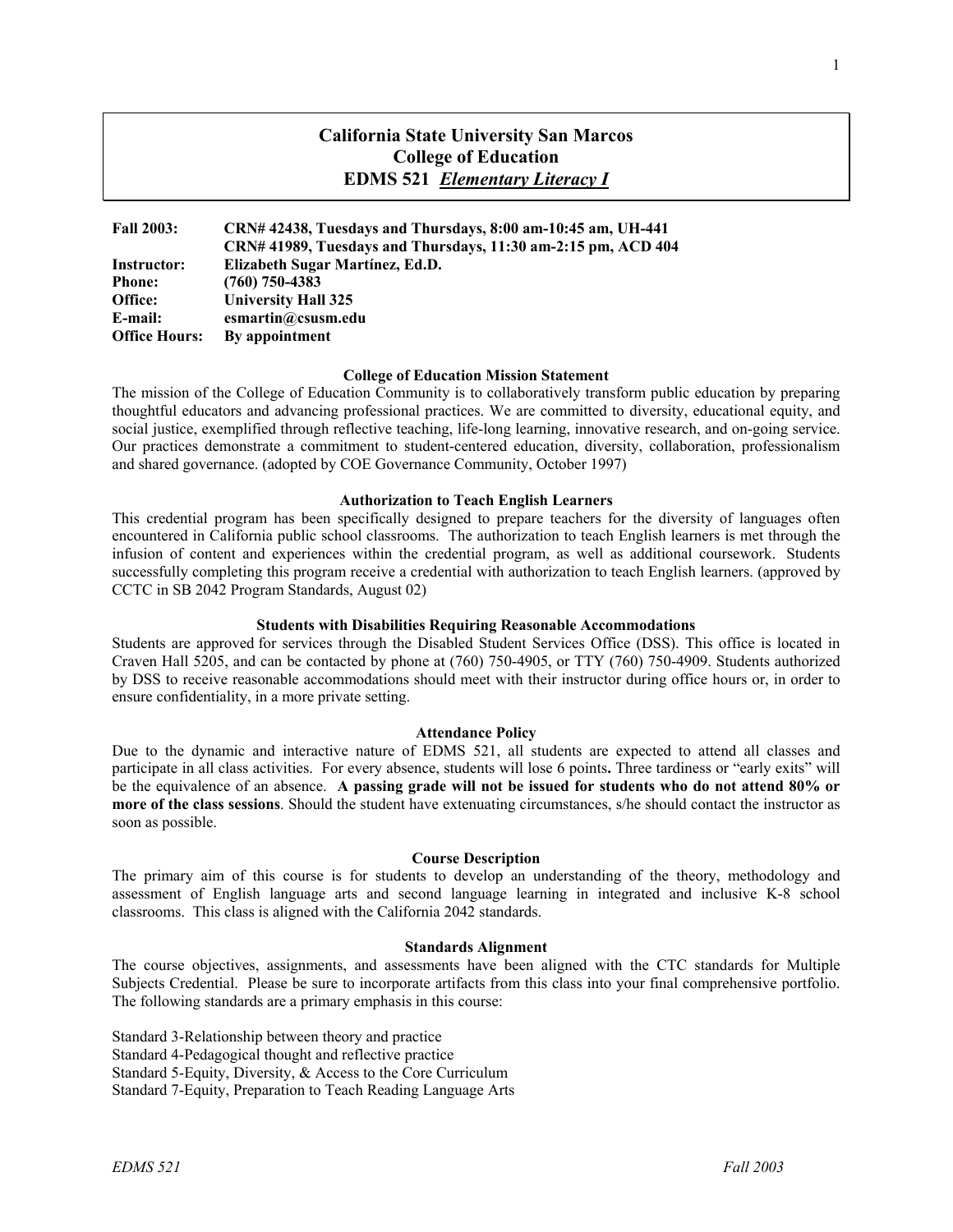### **Teacher Performance Expectations (TPE) Competencies**

This course is designed to help teachers seeking the Multiple Subjects Credential to develop the skills, knowledge, and attitudes necessary to assist schools and districts in implementing effective programs for all students. The successful candidate will be able to merge theory and practice in order to realize a comprehensive and extensive educational program for all students. The following TPEs are addressed in this course:

### Primary Emphasis:

- TPE 1a Subject Specific Pedagogical Skills for Multiple Subject Teaching
- TPE 2 Monitoring Student Learning
- TPE 3 Interpretation and Use of Assessments
- TPE 4 Making Content Accessible
- TPE 6 Developmentally Appropriate Teaching Practices
- TPE 6a Developmentally Appropriate Practices in Grades K-3
- TPE 6b Developmentally Appropriate Practices in Grades 4-8
- TPE 6d Teaching Special Education Populations in General Education Environments

## Secondary Emphasis:

- TPE 5 Student Engagement
- TPE 7 Teaching English Learners
- TPE 8 Learning About Students
- TPE 9 Instructional Planning
- TPE 10 Instructional Time
- TPE 11 Social Environment
- TPE 13 Professional Growth
- TPE 14 Educational Technology
- TPE 15 Social Justice and Equity

### **OBJECTIVES**

### **Knowledge**

Teacher candidates will:

- gain an understanding of how a first and second language is acquired
- gain an understanding of the reading process and its relationship to thought, language and learning
- gain an understanding of how people learn to read and write in their first and second language
- become familiar with current approaches to the teaching of reading and writing and the theoretical bases of such approaches
- become familiar with current approaches to the teaching of reading and writing in culturally and linguistically diverse elementary school classrooms
- become familiar with classroom diagnostic techniques and evaluation procedures
- become familiar with current approaches to the teaching of reading and writing to children with special learning needs

## **Skills**

Teacher candidates will:

- become sensitive observers of children's language using behaviors
- analyze children's reading and writing behavior as a basis for making instructional decisions
- translate the results of formal and informal assessment of children's reading and writing behaviors into instructional plans
- develop the ability to select appropriate materials and instructional strategies to meet the individual needs of students
- learn how to organize the classroom for teaching reading and writing to culturally and linguistically diverse populations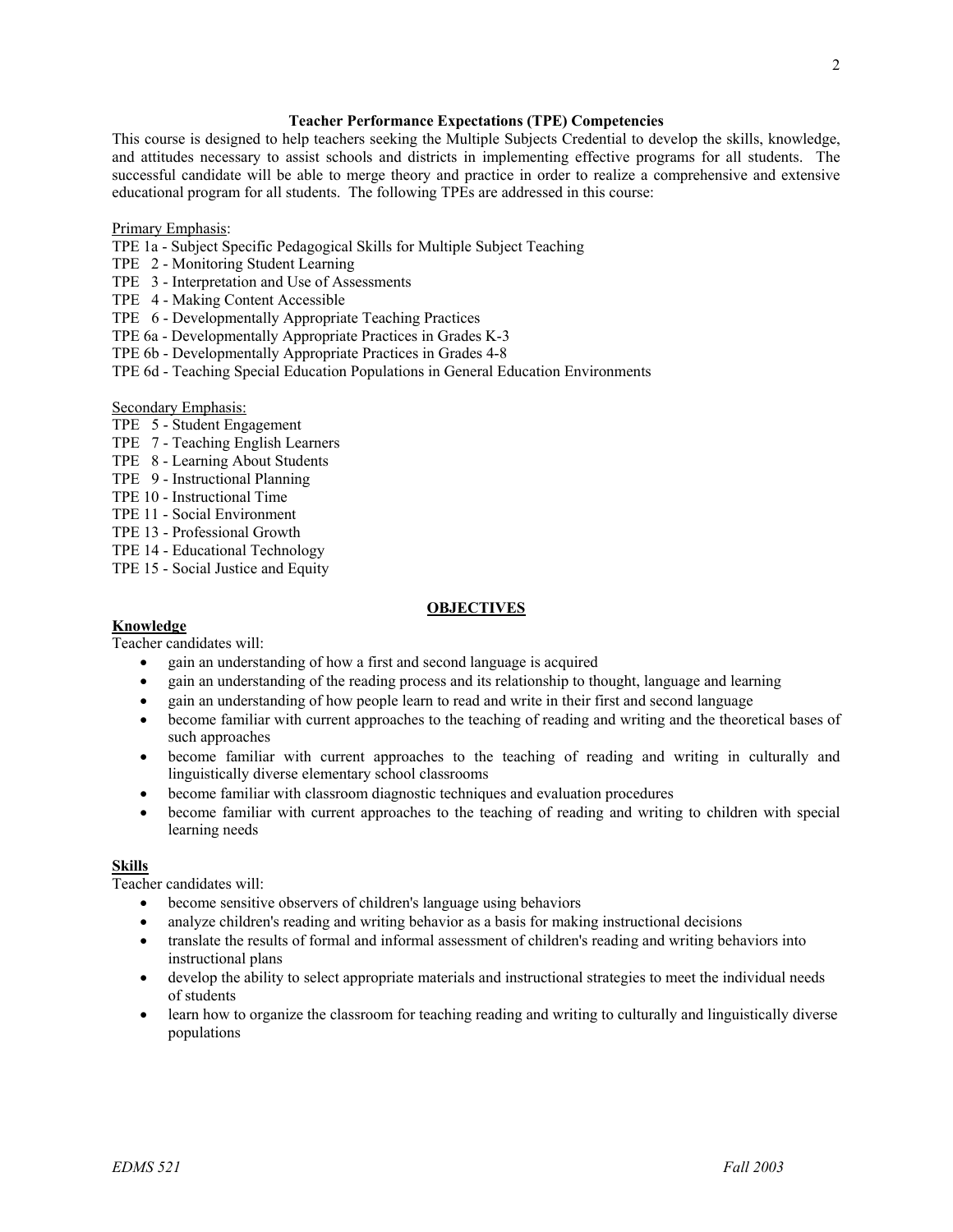# **Attitudes and Values**

Teacher candidates will:

- develop an appreciation for the natural language abilities children possess for processing and producing print
- develop an appreciation for the need and value of integrating reading and writing into all areas of the curriculum
- affirm the importance of a rich environment for developing an effective language arts program.
- develop a sensitivity to and appreciation for culturally and linguistically diverse learners
- develop a sensitivity to and appreciation for children with special learning needs
- develop an appreciation for the importance of reading and writing for their own personal and professional growth
- develop a respect for each student, his/her abilities and background and the student's right to instruction that meets his or her individual needs

### **REQUIRED TEXTS**

**NOTE:** All texts/readings MUST be brought to each appropriate class session.

Choate, J. (2000). Successful Inclusive Teaching. Fourth edition. Boston: Allyn and Bacon

Cunningham, Patricia M., & Allington, Richard L. (2003). Classrooms That Work. Third edition. Allyn and Bacon: Boston.

Gibbons, P. (1993). Learning to Learn in a Second Language. Portsmouth, NH:Heinemann.

Tompkins, Gail E. (2003). Literacy for the 21<sup>st</sup> Century. Third edition. Upper Saddle River, NJ: Merrill Prentice Hall.

Course Assignments Guide for EDMS 521-522 (Course Reader), 2003-2004. Available at *CopyServe*, 754 S. Rancho Santa Fe. Road (at San Marcos Blvd.), San Marcos, 760/599-9923 (price forthcoming).

#### *Optional*

Cunningham, Patricia. (2000). Phonics They Use: Words for Reading and Writing. Third edition. New York: Longman.

Johns, J. (2000). Basic Reading Inventory: Pre-Primer Through Grade Twelve & Early Literacy Assessments. Dubuque, Iowa: Kendall-Hunt.

Zarrillo, J. J. (2002). Ready for RICA: A Test Preparation Guide for California's Reading Instruction Competence Assessment. Merrill Prentice Hall.

### **Course Requirements**

All students are expected to participate in class activities and demonstrate reflective learning. It is important that students are well prepared for course sessions by completing the readings and assignments scheduled before the class meeting. Unless otherwise negotiated with the instructor, all assignments are to be handed in on the due date. **Assignments not handed in on due date will lose 10% of earned credit per day.** Assignments should be typed and double-spaced .

- Attendance, participation, and attitude….…………………10 points
- Completed readings…………………………………….….10 points
- Resource Notebook (10 sections)………………..…….….50 points
- Reading Strategy Lesson Plan……………………………..10 points
- Beginning Assessment…………………………………….10 points
- Bibliography of professional resources…..…………………5 points
- Bibliography of children's literature……………..…..…......5 points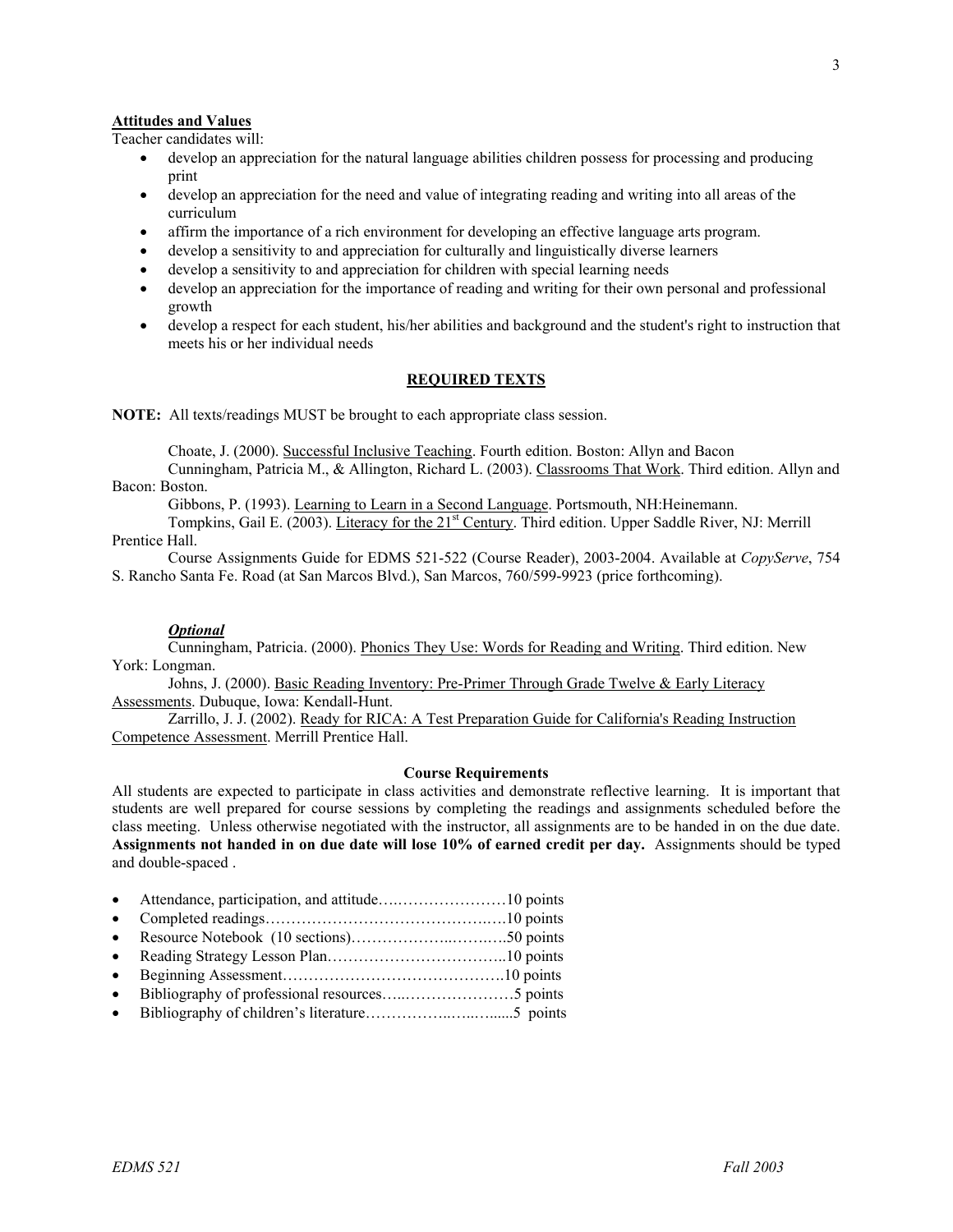| Grading Scale |              |
|---------------|--------------|
| $96-100 = A$  | $ 80-82= B-$ |
| $91-95 = A$   | $77-79=C+$   |
| $86-90= B+$   | $74-76=C$    |
| $83-85 = B$   | $170-73=C$   |

# **Cell phones and pagers**

Out of consideration for your classmates and instructor, please turn off cell phones and pagers in class. Unless you *must* be contacted for emergencies, I will consider it a breach of appropriate professional disposition for cell phones and pagers to sound during class. If they do, immediately take your call outside. Kindly inform me (right before class) about your anticipated "emergency" call. Use of laptops in class other than to engage in classroom activities (e.g., note-taking, group work) is also a breach of appropriate professional disposition**.** Repeated breaches of this kind may lower your grade.

### **ASSIGNMENTS**

**Attendance, participation, and professional disposition** (10 points) First is the expectation that you will attend all class sessions and participate constructively in class discussions and activities. Remember, if you miss three (3) class sessions, your grade will automatically drop to a "C" per the COE attendance policy. As part of your participation grade, remember that all assignments must be handed in on due dates. Points will be deducted for late assignments. Please speak to the instructor if you think you will be handing in a late assignment.

**Completed readings** (10 points) *Your attendance, participation, and professional disposition* grade is directly related to the quality of your engagement in class. In conjunction with this, it will be obvious through your comments (or lack thereof) and course assignments that you have completed readings. The readings are critical to build your literacy knowledge. I will assign in-class *quickwrites* throughout the semester to assess your understanding of readings and instructional content. You are encouraged to take notes as you read and you may use your notes for your *quickwrites*. **Please be advised that quickwrites cannot be made up if you are late or absent.**

### **Language Arts Resource Notebook** (50 points)

Each of you will develop a Reading/Language Arts Resource Notebook that will be used to inform your teaching. The Resource Notebook has two main objectives. First, is to demonstrate your learning and understanding of the reading and language arts. Second is to start building a resource for your own learning. Be creative and thoughtful in the compilation of the notebook -- it will be a demonstration that you are ready to teach the language arts to a diverse student population.

The Notebook will be organized around the 13 RICA Content Areas (see the RICA Registration Bulletin, pp. 45-51) and include additional sections on:

- A reflective summary of your understanding of an effective balanced literacy program components, assessment, and instruction.
- Special Needs Students

Each section of the notebook should contain the following:

• A RICA analysis sheet including: (a) what this content area(s) is about (Put it in your own words - - two to four sentences), (b) Two ways of assessing this content area (include rationale); and (c) One way of teaching it (description and accommodations). Describe the teaching strategy and explain how it supports reading, writing and/or language arts development. (see sample in *Course Reader*)

A lesson observation form for sections 4, 5, 6, 7, 8 and 13 (see sample included in the syllabus entitled, *Field Experience – Classroom Lesson Observation Form*)

- A technology-rich assignment that enhances your teaching and student learning
- Lesson plans, articles, and any other resources collected within class or student teaching that would be helpful.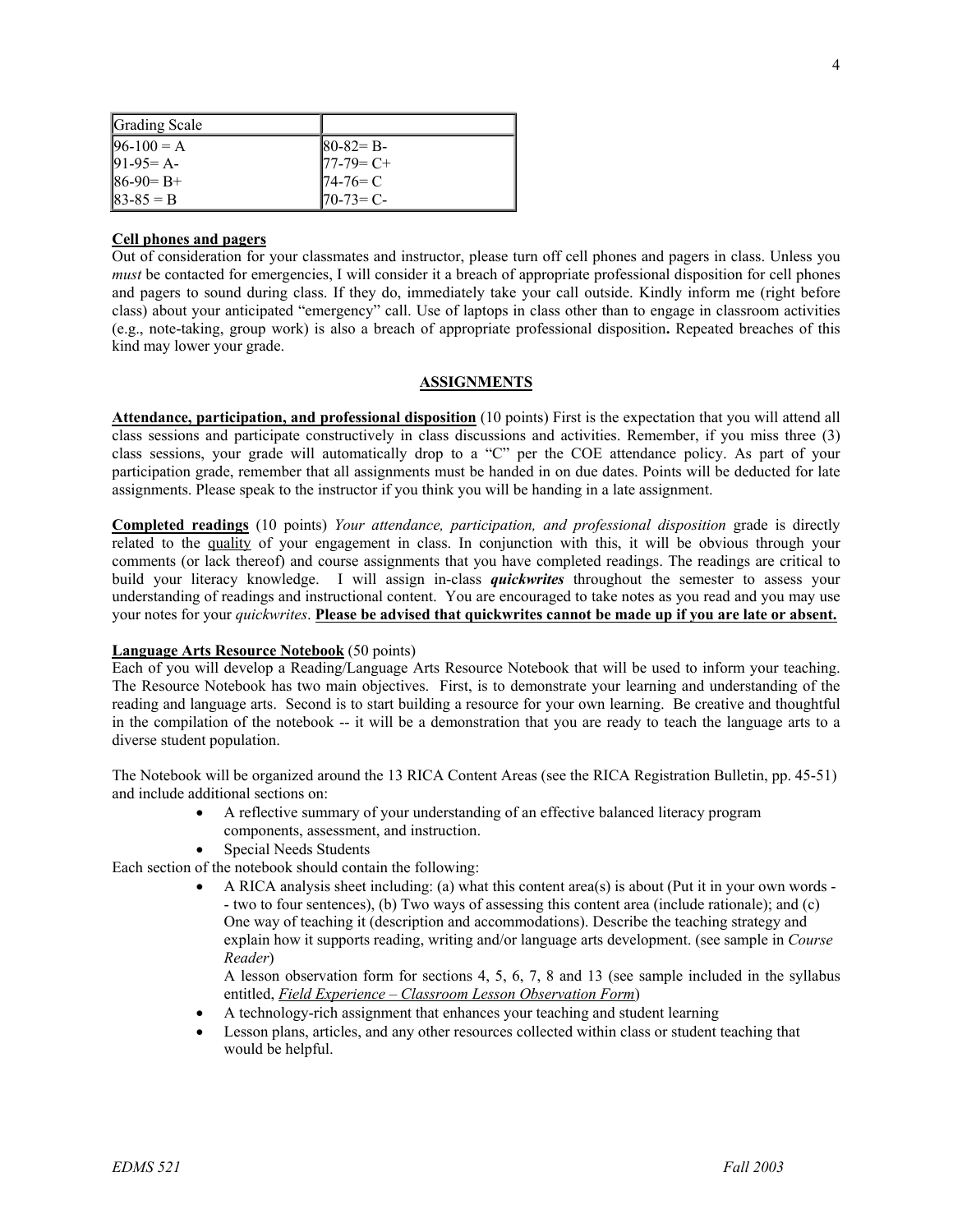5

For the first semester you will need to complete the following content areas:

- Section 1: Assessment of Literacy Running Record (RICA Content Area 1)
- Section 2: Planning, Organizing, and Managing Reading Instruction (RICA CA 2)
- Section 3: Phonemic Awareness (RICA CA 3)
- Section 4: Concepts About Print (RICA CA 4)
- Section 5: Systematic, Explicit Phonics and Other Word Identification Strategies (RICA CA 5)
- Section 6: Spelling Instruction (RICA CA 6)
- Section 7: Reading Comprehension Narrative (RICA CA 7)
- Section 8: Vocabulary Development (RICA CA 12)
- Section 9: Oral Language Lesson (RICA CA 11)
- Section 10: Structure of the English Language (RICA CA 13)
- Section 11: Special Needs

You can choose how to organize this information in your notebook. You may include course assignments, course handouts and materials from your classroom/school site, examples of lesson plans, student work, and information from internet sources or professional journals. You may want to include strategies you will use to teach these content areas. You may even include pictures of students learning a specific strategy as well as your reflection on what was happening, why it worked or didn't work and why that was. You may include one (or more) successful activities that you used in the classroom (must be related to language arts instruction).

The resource notebook will contain samples of your learning and understanding, and examples of your work that demonstrate that you are ready to instruct children in reading, writing, listening and speaking. Feel free to use a variety of graphic and written presentations, as best suits your learning style, in order to show your learning and understanding. Use a three-ring binder to organize your materials. Work with a friend so you can exchange ideas.

As you learn about assessment, phonemic awareness, the use of phonics, comprehension strategies and other components crucial to effective literacy instruction, compiling your resource notebook will help you prepare and review the content areas assessed by the RICA test. More importantly, it will serve as a resource for you in the future, and may be used for job interviews to illustrate your knowledge and experiences.

Note: Besides the course readings, Dr. Alice Quiocho's web site can also serve as a resource. The address is: http://www.csusm.edu/Quiocho. Click on "reading instruction portfolio." See the section on accommodations for ideas on ways to support second language learners. You might also want to browse at **www.ed.gov/free/** for free educational materials.

### **Reading Strategy Lesson Plan (Critical Assessment Task)** (10 Points) Vou

will write and present a reading strategy lesson plan for a small group activity that takes into account student needs. They can be mini-lessons, direct instruction, inquiry, or any format you choose. Make your lesson active,

interesting, fun, and meaningful. Because lesson planning may be unfamiliar to some of you, but is so important to teaching, you will learn how to write a language arts lesson plan in class. Choose a reading standard for your grade level to guide your objectives. Sample lessons include:

- Monitoring Reading
- Comprehension
- Content area reading
- Phonics
- Phonemic Awareness
- Organizing information while you read
- Relating what you are reading to what you already know
- Finding the main idea of a story
- Identifying patterns in a text
- Using graphic organizers for comprehension

Keep in mind when writing your lesson: What is the purpose of your lesson? How does it relate to real reading and/or writing? What are your learning goals? How are they aligned with the California Reading/Language Arts standards? --check the Reading/Language Arts framework for California public schools. How will you present the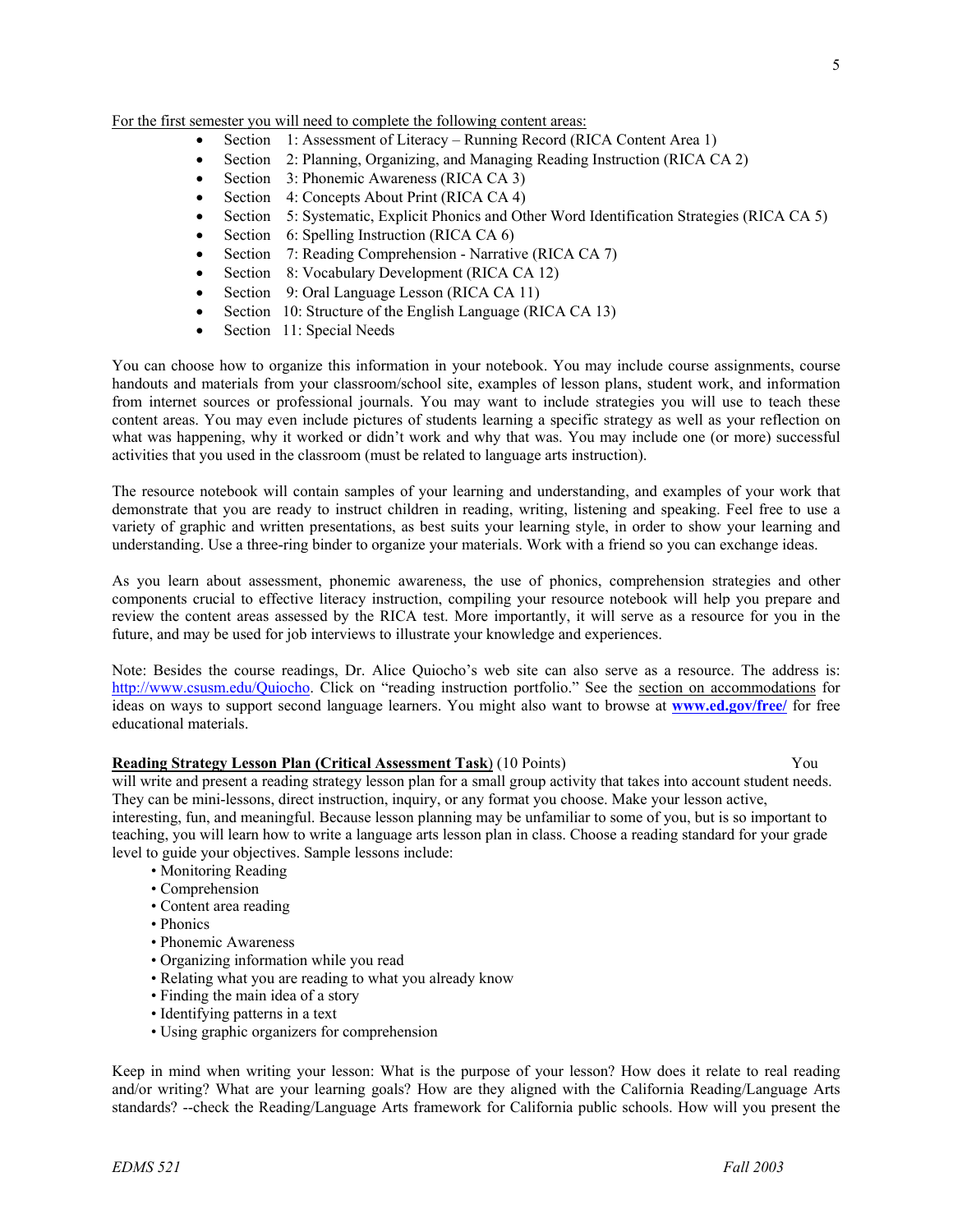lesson (instructional strategies, resource materials, time frame)? How will you group students for the lesson? How will you assess your students? What accommodations will you provide for students who need additional help?

Important: Your lesson must address the needs of mainstream students, as well as make provisions for second language learners, students presenting difficulty, and accelerated students. How are you going to work with students who are having difficulty? How will you scaffold for second language learners' learning during the lesson? How will your lesson provide enrichment for accelerated students? Will you meet with students individually or in a small group while other students work independently?

### **Beginning Assessment** (10 Points)

In this assignment you will be taught how to observe students reading, to listen to them read and make instructional decisions for students based on observation and assessment. You will be taught how to conduct assessment in class workshops. You will be asked to work with a student at the grade level in which you have been placed and to conduct assessments with this student. The format in which you will submit your assessment will be shared with you in class.

### **Bibliography of Professional Resources** (5 points)

This is intended to be the beginning of a reference collection for your professional library. Be creative in your search – school/district sites, colleagues, teachers, libraries, community centers, museums, and the internet are some good sources of information There's a lot out there; be selective and discriminating.

### **Bibliography of Children's Literature** (5 points)

This document will also serve as the beginning of a reference collection for you. Engage the services of librarians. Remember to add your personal favorites. At least fifteen books must be accompanied by an annotation, or summary, as an annotated bibliography contains useful information that will save you time as a teacher.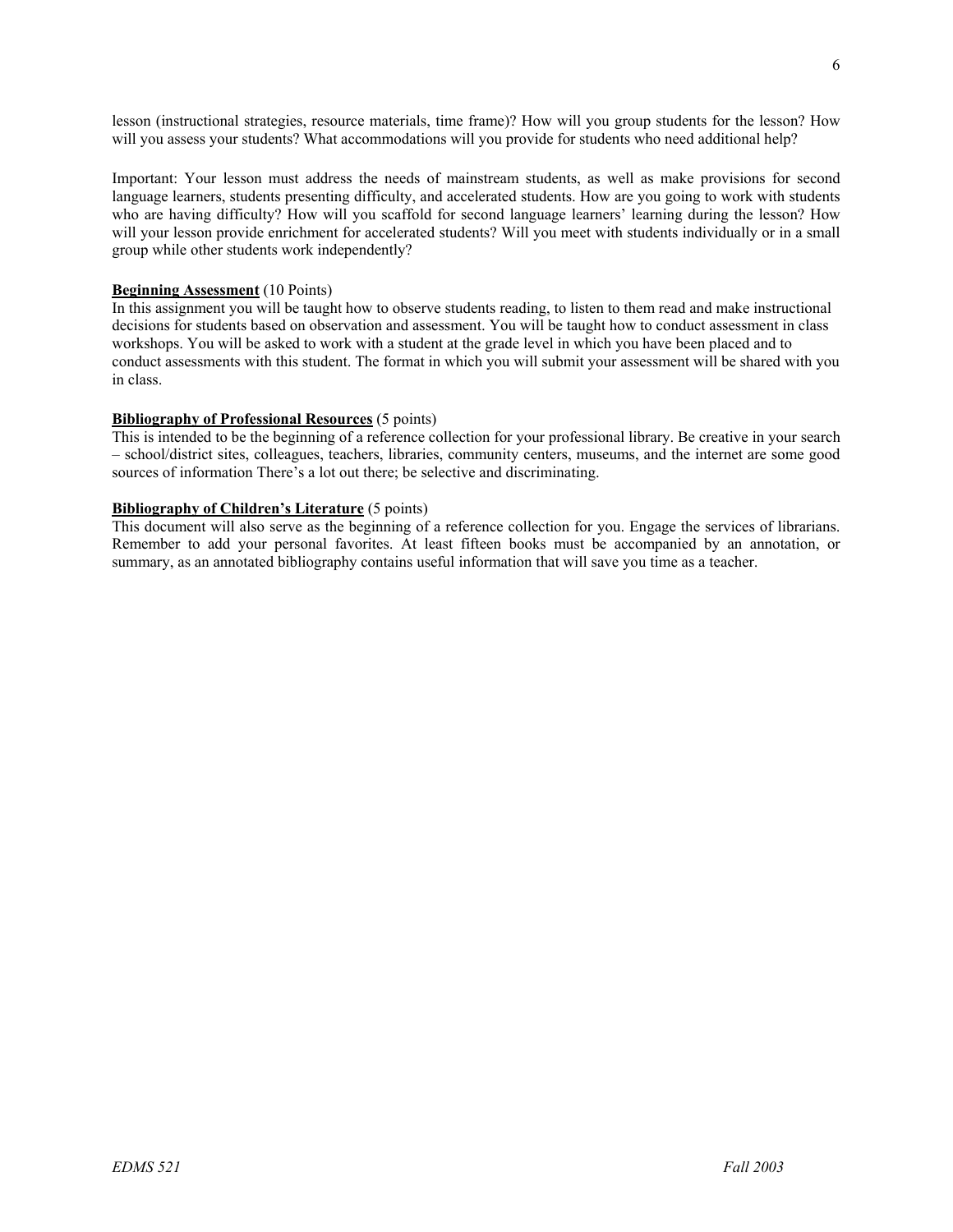# **Course Calendar**

(Subject to change by instructor to best meet student needs)

| Week/Date      |                       | <b>Topic</b>                                            | <b>Readings and Assignments</b>                                          |
|----------------|-----------------------|---------------------------------------------------------|--------------------------------------------------------------------------|
| 1a             | <b>T-September 2</b>  | A Balanced Approach: Literacy for the<br>$21st$ century | - Tompkins, Chapter 1                                                    |
| 1 <sub>b</sub> | <b>R-September 4</b>  | The Language of School/The Language<br>of Learning      | - Gibbons, Chapters 1 and 2                                              |
| 2a             | T-September 9         | The processes                                           | - Tompkins, Chapter 2<br>- The English Language Arts<br><b>Standards</b> |
| 2 <sub>b</sub> | R-September 11        | The mother tongue                                       | - Gibbons, Chapters 5 and 6                                              |
| <b>3a</b>      | T-September 16        | Oral language development                               | - Tompkins, Chapter 3<br>- Gibbons, Chapters 3 and 4                     |
| 3b             | R-September 18        | Reading in a Second Language                            | - Gibbons, Chapters 7 and 8                                              |
| <b>4a</b>      | T-September 23        | The Writing Process                                     | - Tompkins, Chapter 4<br>- Gibbons, Chapter 9                            |
| 4 <sub>b</sub> | <b>R-September 25</b> | A Whole School Response                                 | - Gibbons, Chapter 10                                                    |
| 5a             | T-September 30        | The Alphabetic Code                                     | - Tompkins, Chapter 5                                                    |
| 5b             | <b>R-October 2</b>    | <b>Concepts About Print</b>                             | -Johns (Basic Reading Inventory)<br>-Due: Bibliography of Children's Lit |
| <b>6a</b>      | <b>T-October 7</b>    | <b>Fluent Readers and Writers</b>                       | - Tompkins, Chapter 6                                                    |
|                | <b>R-October 9</b>    | Word Meanings and Vocabulary<br>Development             | - Tompkins, Chapter 7<br>-Due: Biblio. of Professional Resources         |
| 7a             | <b>T-October 14</b>   | Comprehension                                           | - Tompkins, Chapter 8<br>- Due: Reading Strategy Lesson Plan             |
| 7b             | R-October 16          | <b>Structure of Text</b>                                | - Tompkins, Chapter 9<br>-Due: Lang. Arts Resource Notebook              |
| 8a             | <b>T-October 21</b>   |                                                         | -Due: Beginning Assessment                                               |
| 8 <sub>b</sub> | R-October23           | Closure                                                 |                                                                          |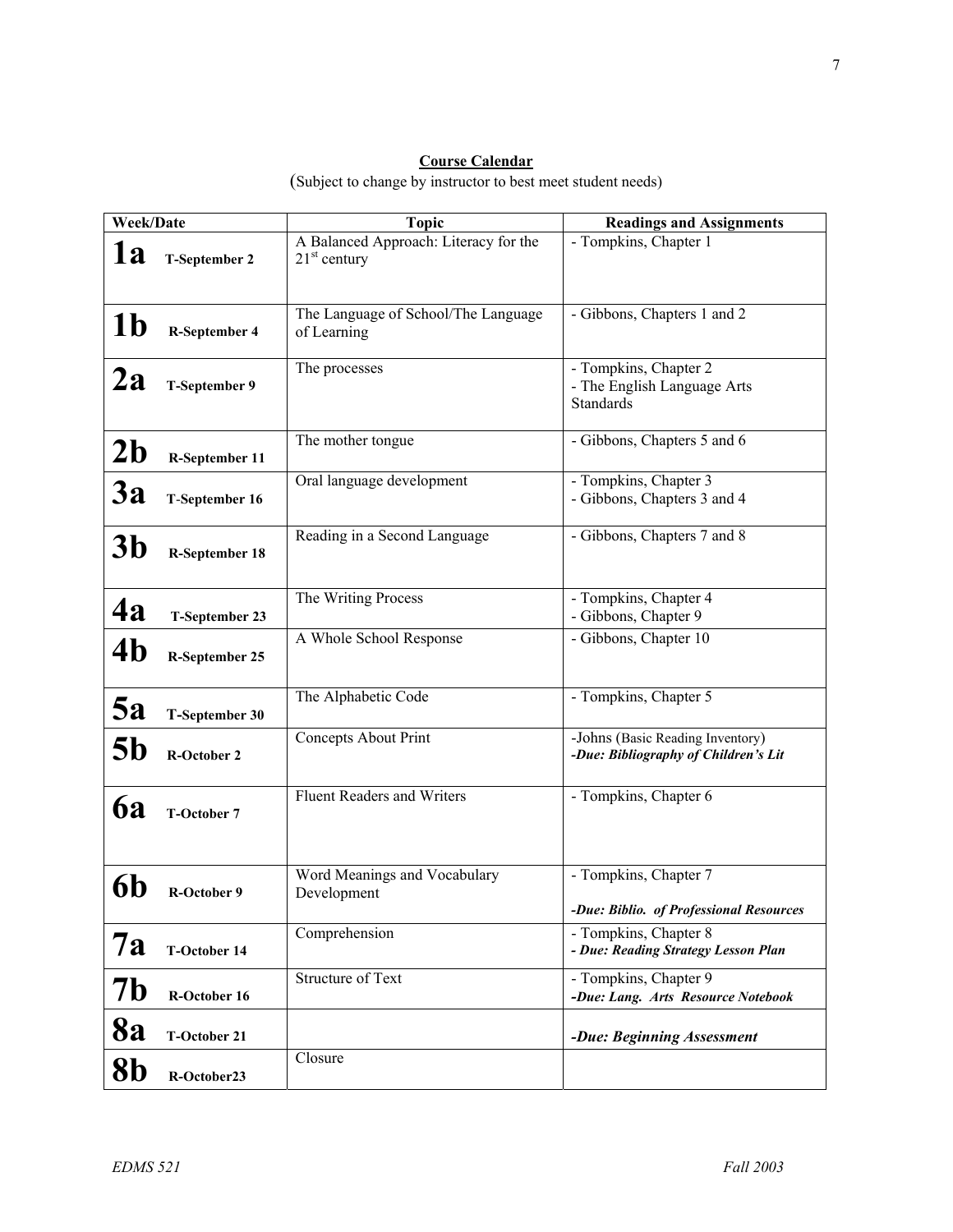### Field Experience – Classroom Lesson Observation Form

When you are observing/ participating in classrooms throughout the semester, look for and write down your observations of the following topics: **Phonemic Awareness, Concepts About Print, Phonics, Spelling, Reading Comprehension (narrative), and Vocabulary Development**. Jot down brief notes about the teacher instruction, student activity and assessment of learning. Note any accommodations you see for ELL and intervention strategies for Struggling readers. Be sure to write observations and not judgments Add your observations to your Resource Notebook.

| <b>Topic</b>    | Date/time | Place<br>(school/grade/classroom) | <b>Activity</b> |  |
|-----------------|-----------|-----------------------------------|-----------------|--|
| <b>Example:</b> |           |                                   |                 |  |
| Phonics         | 2/2/03    | Richland, Gr. 1, Mrs. Smith       | onset and rime  |  |

Teacher introduced the rime "ate" to students reinforcing the "silent e rule" making the "a" a long sound. Students discussed the meaning of ate. Teacher provided a variety of letter cards and blend cards along with a word card sheet ate. Students worked in pairs to try a variety of onset letters to build words. When students discovered a word they recorded it on their word card sheet. Teacher circulated and assisted students as needed, correcting some non-word choices "cate" and the difference in spelling for bait/bate. When students finished they shared the words they built with the class and words were added to a class chart entitled "The ate word family". Students then cut apart their word cards and read the words aloud to teacher and filed them in their word card box.

**Assessment:** Teacher assessed student's ability to build words during the partner work. Then assessed their ability to blend sounds and read words by listening as they read the word cards.

**Strategies for English Language Learners** Teacher worked with students who needed help with a few blend sound "ch, th". Teacher modeled saying the blend aloud having students watch mouth formation and placement of the tongue. Students said them orally and thought of words that used this blend, then realized that they do not work with "ate". Teacher asked meaning of words students had built with word cards to determine if students knew the word in English.

Note: The students who created most of the non-words appeared to be ELL students and the vocabulary work became part of the lesson.

**Intervention Strategies** Two students appeared to struggle to read the words they had built on their word cards. These students were partnered with more capable students who were helpful during the building of words. After the words were built and shared the teacher went to these students first, as other students were cutting word cards, and worked one-on-one to help them blend the sounds on the cards students appeared to improve with teacher assistance, the teacher then asked them to read their words again to a partner.

### **Comments/Reflective notes:**